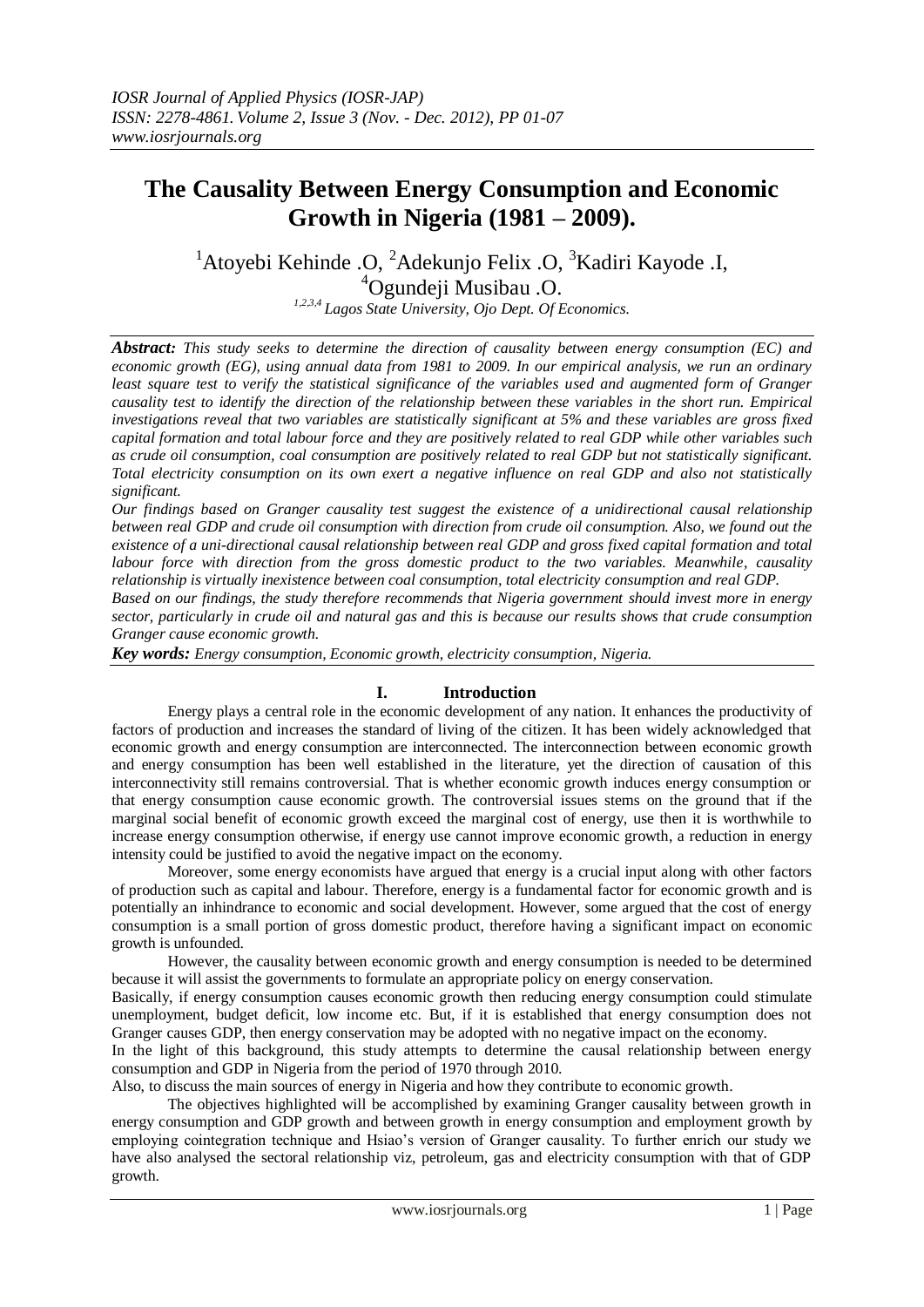Since energy consumed consists of both domestic and imported sources, it could be useful to outline appropriate policies regarding each component.

The paper is organised as follows:

Section I discusses the selected existing literature. Empirical findings are presented in section III. The final section contains concluding remarks.

#### **II. Selected Existing Literature**

Detailed and historical studies have provided empirical validation of the views that energy consumption Granger causes economic growth.

The studies by Pachaurri (1977) and Tyner (1978) found that there was a strong correlation between economic growth and energy consumption in India.

Yu and Choi (1985) estimated the causal relationship between energy consumption and economic growth (GNP) of five countries, concluded that there was unidirectional causality from GNP to Philippines and Energy consumption in South reverse comicality from GNP to be Korea, but no causality in the USA, UK and Poland.

Riaz (1984) investigated the relationship between energy consumption and economic growth using log linear regression analysis. The regression analysis of the energy-growth relationship has shown independence between socio economic variables and energy consumption.

Masih and Masih (1996) found a cointegrated relationship between energy consumption and GDP in India, Pakistan, and Indonesia, but no such evidence in the **ca…** of Malaysia, Singapure and Philippines. Yang (2000) investigated the causal relationship between GDP and energy consumption which includes coal, natural gas and electricity analyzing the aggregate as well as several disaggregated categories and found a bidirectional causality between total energy consumption and GDP in India; while that of Pakistan and Indonesia, GDP was found to cause energy consumption.

Erol and Yu (1987), tested data for six industrialized countries, and found no significant causal relationship between energy consumption and GDP growth between energy consumption and GDP growth and, energy and employment. Yu, et al. (1988). Found no relationship between energy and GDP, between energy and employment in the cace of United States. Using Granger method, they detected that energy consumption negatively effected employment by employing sim"s techniques. A bidirectional causality between growth of energy consumption and GDP growth was observed in Taiwan Province of China by Hwing. et. Al. (1991), while Cheg and Lai, (1997), found causality from economic growth to energy consumption and from energy consumption employment without feedback in Taiwan Province of China.

Sari (2006) argued that the lack of consensus on the causality between energy and out put might be due to the fact that different economies have different energy consumption patterns and various sources might have varying impacts on the economy.

A pioneer study conducted by Kraft and Kraft (1978) examined the relationship between USA energy consumption and GDP for the period 1947 and 1974. The study found a unidirectional causality from GNP to energy consumption.

Akarea and Lung (1980) using the same USA for 1947-1972 examined the same relationship and found no relationship between the variables.

Also Erol and Yu (1987) using bivariate models tested the relationship between energy consumption and GDP for six selected developed economies, namely; Canada, England, France, Germany, Italy and Japan with data for 1952-1982 period.

The study found a bidirectional causal relationship for Japan a unidirectional from energy consumption to GDP for Canada and unidirectional from GDP to energy consumption for Germany and Italy. They found no causality for France and England Stern (2000) also examine the causal relationship between energy consumption and GDP in USA for 1948-1994 periods, using multivariate model. The study found no relationship between the variable. Masiti & Masih (1996) using a cointegration analysis and vector auto regressive model examined the causal relationship among energy consumption, employment- energy consumption, but only unidirectional causality running from energy consumption to output Soytas and Sari (2003) tested the causality between energy consumption and GDP in the (10) ten emerging markets excluding China and G-7 countries. They found out bidirectional causality in Argentina, unidirectional causality ruining from energy consumption to GDP in Turkey, France, Germany, Japan and from GDP to energy consumption in Korea and Italy. Soytas, Sari and Ozdemir (2001) examined the relationship between energy consumption and GDP for Turkey for the period between 1960 and 1995 and found a unidirectional relationship from energy consumption to GDP for the period. Chontanawat, Hunt and Pierse (2006) tested the causality between energy and GDP for 30 OECD and 78 non-OECD countries. Their findings show that causality from aggregate energy consumption to GDP and GDP to energy consumption is more prevalent in the advance OECD countries compared to the developing non-OECD countries. Those findings imply that a policy to reduce energy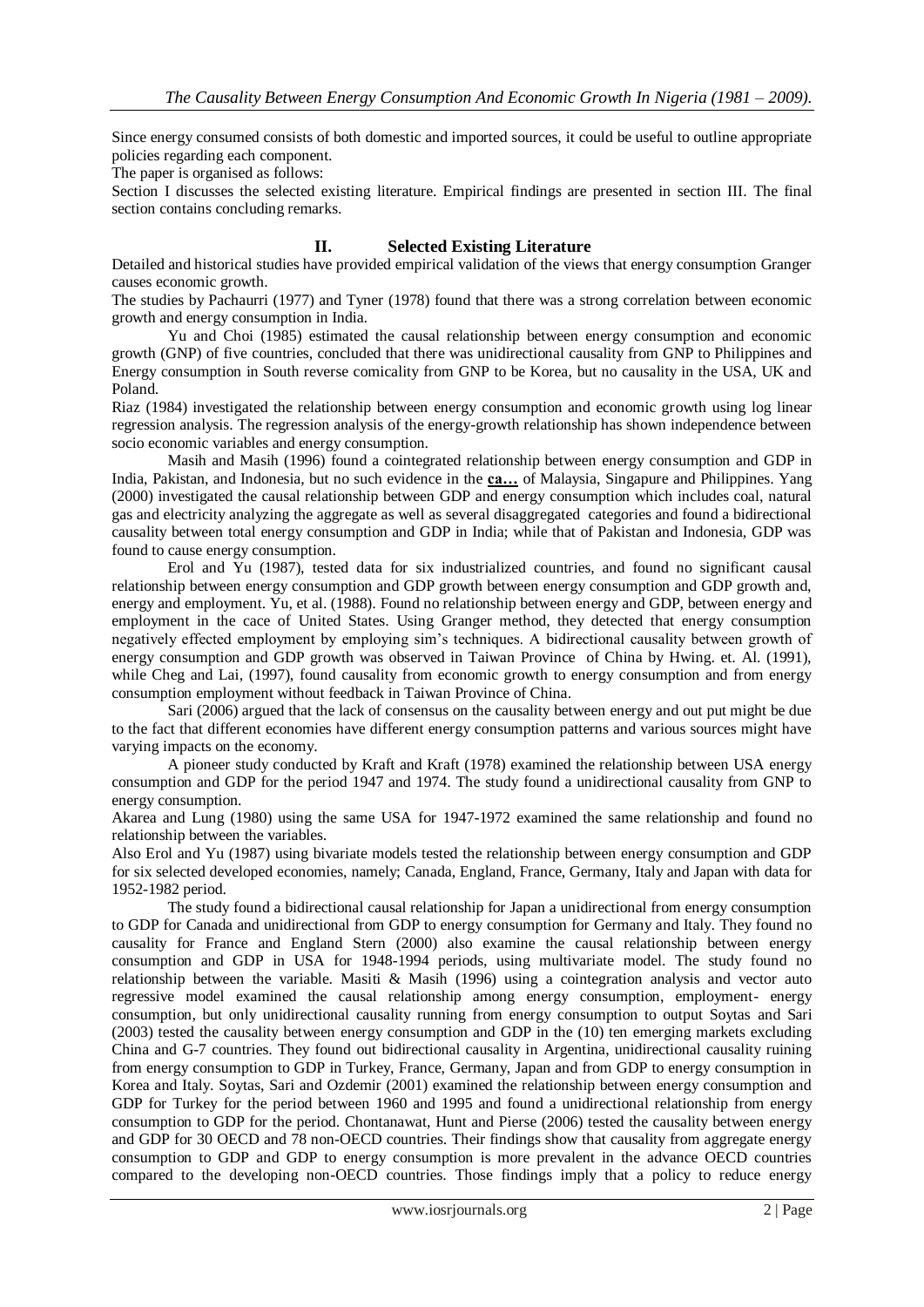consumption aimed at reducing emission is likely to have greater impact on the GDP of the developed rather than the developing world.

Apart from those studies which examined energy, as a whole, some studies examine energy by separating it into us its subcomponent such as electricity and petroleum. Ghosh (2002) examined economic growth and electricity in India between 1950 and 1997. He found a unidirectional causality from economic growth to electricity consumption. Also Jumbe (2004) examined the relationship between electricity consumption and GDP for Malawi for the period between 1970 and 1999 and found a bidirectional causal relationship. He also examined the relationship between non-agricultural and electricity consumption and found a unidirectional relationship causality relationship from GDP to energy consumption. Erbaykal (2008) investigated the relationship between economic growth and energy disaggregates using oil and energy 1970- 2003 period in Turkey using bounds test approach to cointegration, the study found that in the short run; both oil and electricity consumption have positive significant effect on economic growth. In the long run, however, oil consumption has positive but insignificant on economic growth while electricity consumption has a negative and insignificant effect on the economic growth. The study infers that both electricity and oil consumption have short run effect on economic growth.

A similar study would be beneficial in the case of Nigeria to design an economic policy frame work for the energy and other sectors.

#### **2.1 SECTORAL ANALYSIS OF ENERGY SECTOR COAL ENERGY:**

The historical evidence have it that coal was the first energy resources to be exploited in Nigeria with its proven reserve capacity of 2 billion tonnes. The relevance of coal began to drop as soon as the oil was discovered. As of today, it is insignificantly need as an energy resource. Nigeria coal are mainly located in Anambra State and it is sub bituminous with low sulphur content.

The nature of the coal has attracted some countries in Africa and in Europe; it is argued that coal production potential per year is between 400,000 to 800,000 tonnes per year respectively (World Bank, 1984). This potential remained untapped till today.

## **NATURAL GAS:**

Nigeria is endorsed with a huge gas reserve, infact, the petroleum experts regard Nigeria "as a gas province with little oil in it" (Gailes Obaseki, 1996). Nigeria gas reserve is estimated to be about 124 trillion cubic feet (TCF) of gas in 2005 which in terms of energy it is said to be twice as much as the nation"s crude oil reserve.

The Natural gas in Nigeria is obtainable in two forms  $-$  Associated natural gas (AG) and as Non  $$ associated natural gas (Non – AG). Approximately 75 percent of the total gas output are flared in 2000. This could be broken down into 8 percent of non associated gas and 92 percent of the associated gas output (NNPC, 2008).

This wastage was because of lack of infrastructure that could have boosted supply and increase revenue.

## **ELECTRICITY:**

Undoubtedly, Nigeria power sector is marked by low generating capacity relative to installed capacity and 40% of the citizens have access to uninterrupted supplies of electricity. Presently, electricity generation ranges from between 2,500 megawatts to about 3,000. The potential demand in the next few years is estimated at about 1,500 mega watts. As at 2005, the installed electricity generation capacity was approximately 6,861 megawatts (MW). The wide gap between the installed capacity and total electricity generation capacity started emerging in 1978. Thus, making power outages to be frequent and the sector operates below its estimated capacity. Though, low water levels at Kanji, Jebba and Shiroro hydropower status are frequently claimed to be responsible for this power shortages, while in Lagos, Egbin, Delta and Porthacourt Afam plants are also operating at below capacity due to poor maintenance. At present, Nigeria government has been making effort to increase foreign participation in the power sector by commissioning Independent Power Producers (IPPS) to generate electricity and sell it to PHCN, sourcing for investors for the construction of new Independent Power Plants (IPPS). IPPS is currently under construction with 276 MW siemen station in Afam, Agips, 450 – MW plant in Kwale, Exon Mobil"s, 388 – MW plant in Bonny, ABB"S 450 – MW plant in Abuja and Eskom"s 388 – MW plant in Enugu. The government has also approved the construction of four thermal power plants with a combined capacity of 1, 2 3 4 MW to meet its generating goal of 6,500 MW by 2006: Geregu, Alaoji, Papalanto and Omotosho.

Fourteen hydroelectric and natural gas plants are planned for completion by 2010.

Summarily, with the effort of the government towards this sector, there are optimistic view that power generation and transmission in Nigeria will likely improve in the next few years to come.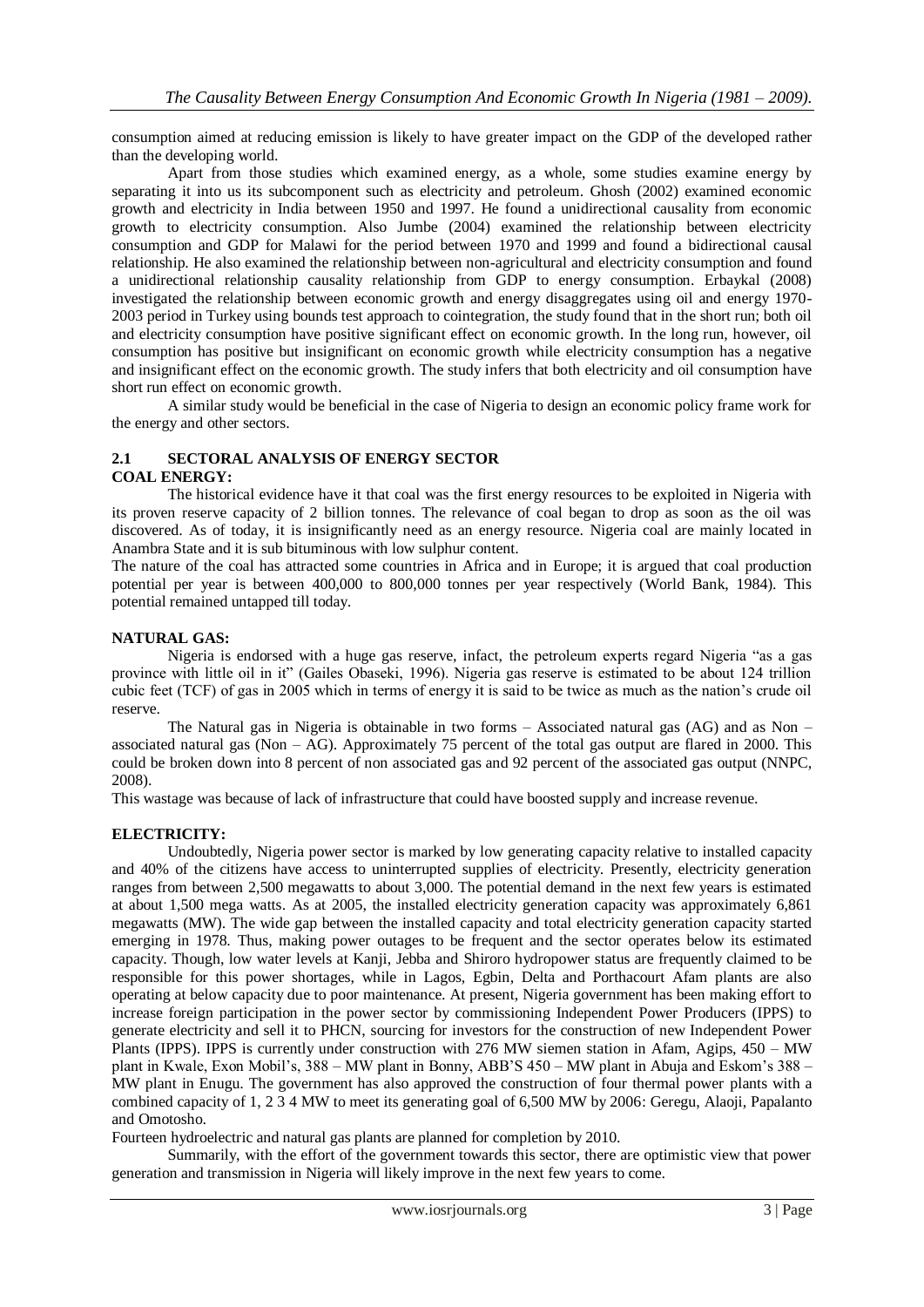## **III. Model Specification And Empirical Results**

Ordinary Least Square (OLS) method of analysis is employed to examine the relationship between real GDP and other variables in our study

#### **MODEL SPECIFICATION**

In order to determine the impact of these variables on the real GDP, the multiple regression equation is explicitly specified in functional form as follows: RGDP = f (CLC, COC, ETC, GFCF, TLF)……………................................................… (1)

Where RGDP = Real Gross domestic product is dependent variable

#### **Definition of terms**

CLC = Coal Consumption COC = Crude Oil Consumption TEC = Total Electricity Consumption GFCF = Gross Fixed Capital Formation TLF = Total Labour Force Equation 1 can be specifically expressed in explicit econometric form as follows:

## *RGDP = α<sup>0</sup> + α<sup>1</sup> CLC + α<sup>2</sup> COC + α<sup>3</sup> TEC + α<sup>4</sup> GFCF + α<sup>5</sup> TLF + U<sup>t</sup> .............................. (2)*

Where *U* is stochastic or random error term (with usual properties of zero mean and non-serial correlation).

 $\alpha_{1}$  –  $\alpha_{5}$  = Co-efficient of associated variables  $\alpha_0$  = Constant Intercept.

#### **Data Analysis and findings**

#### **1. OLS Regression Results**

The Estimated Model for this research study is given below: *RGDP = 212298.316313\*CLC + 557.930969453\*COC - 1.94428514011\*TEC + 0.114116295241\*GFCF + 9047.26694476\*TLF - 231026.489835*

The Table below shows the analysis of the result of the data used in the study. The method of analysis employed is the Ordinary Least Square (OLS).

| <b>Variable</b>             | <b>Coefficient</b> | <b>Std. Error</b> | t-Statistic | Prob.  |
|-----------------------------|--------------------|-------------------|-------------|--------|
| CLC.                        | 212298.3           | 271299.8          | 0.782523    | 0.4416 |
| COC                         | 557.9310           | 457.1040          | 1.220578    | 0.2341 |
| <b>TEC</b>                  | $-1.944285$        | 4.957867          | $-0.392162$ | 0.6984 |
| <b>GFCF</b>                 | $0.114116**$       | 0.023335          | 4.890409    | 0.0001 |
| TLF                         | 9047.267**         | 2603.115          | 3.475554    | 0.0020 |
| $\mathcal{C}_{\mathcal{C}}$ | $-231026.5$        | 98311.09          | $-2.349953$ | 0.0273 |

#### $R^2 = 0.949004$ ; Adj.  $R^2 = 0.938379$ ; F-statistics = 89.32450; Prob(F-statistic)= 0.000000; DWstat=1.395865; **Source: Author's computation**

*Note: \*\*\* = significant at 1%; \*\* = significant at 5% and \* = significant at 10%*

The result of estimation of the model summarized in the table above shows that there is a positive relationship between Real GDP, Coal Consumption, Crude Oil Consumption, Gross Fixed Capital Formation, and Total Labour Force. However, Total Electricity Consumption is negatively related to real gross domestic product. A closer look at the result shows that Gross Fixed Capital Formation and Total Labour Force are statistically significant at 5 percent.

The R-squared which is the coefficient of determination, shows the percentage of variation in the dependent variable that was accounted for by variations in the explanatory variables. It measures the explanatory powers of the model. It is usually between zero and one. A close inspection of the table above indicates that the specified model has a fairly high coefficient of determination. This can be seen from Rsquared of 95 per cent. The R-squared reports that the variables can explain about 95 per cent of total variation in real gross domestic product the remaining 5 per cent variation in the real gross domestic product are not accounted for in the model or rather accounted for by other variables outside the model. The fitness of every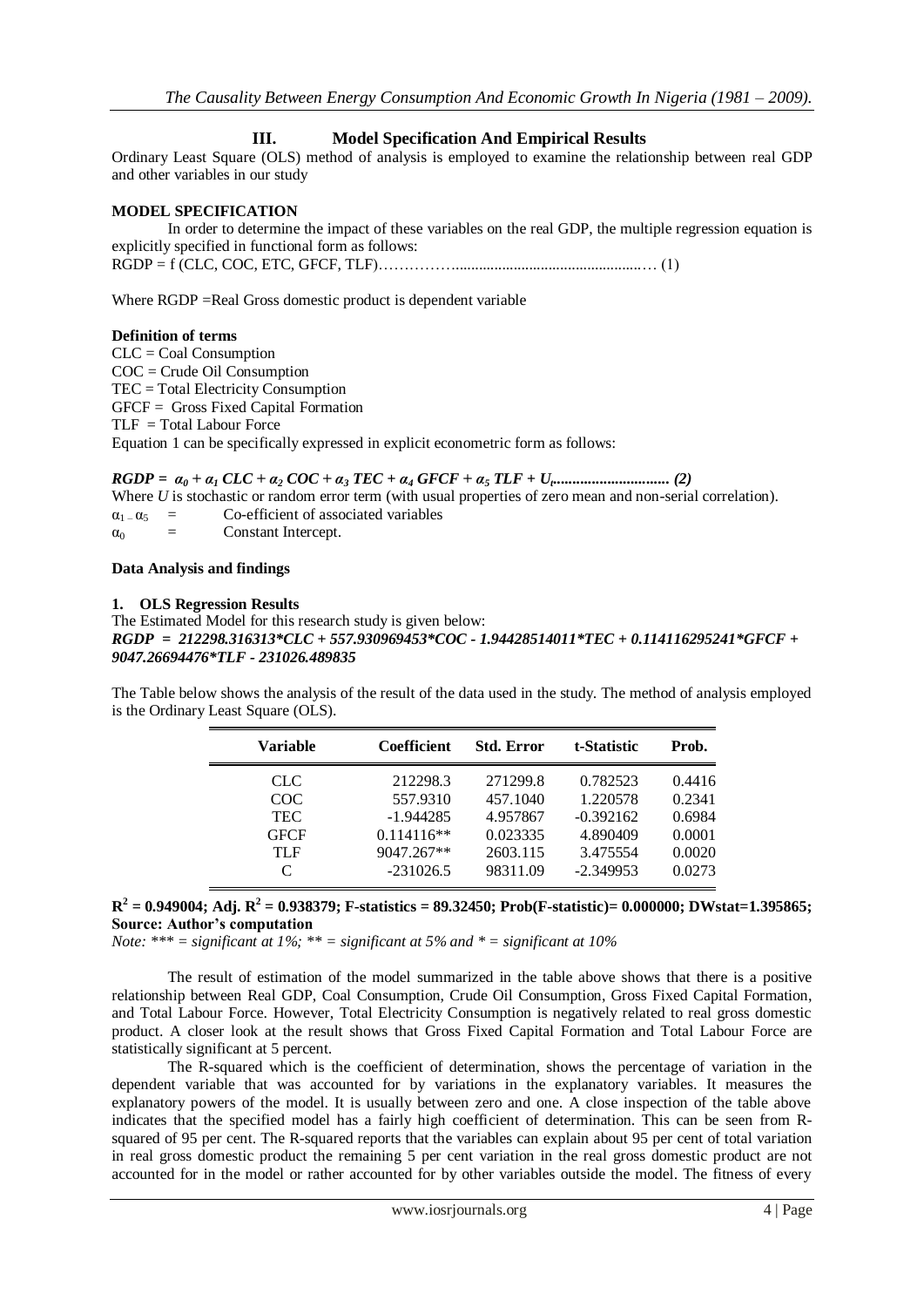regression result is based on its R-squared. The adjusted R-squared shows that asymptotically, the variables can explain approximately 94 per cent of total variation. The implication of this is that the model has goodness of fit.

F-statistics test the overall significance of the model under study. F-calculated is compared with Ftabulated where F- cal is greater than F-tab we reject the null hypothesis (Ho) and conclude that the variable is statistically significant in explaining the dependent variable. From the table, it shows that F-statistics is 89.32450; and Prob(F-statistic) is 0.000000. We, therefore, reject null hypothesis and accept alternative hypothesis. This is because it is greater than the critical values of 2.57 and 3.79 at 1 % and 5 % respectively. Thus, it implies that the model under this study is statistically significantly different from zero. In other words, the explanatory variables jointly considered are significantly important in explaining variation in the dependent variable –real gross domestic product. Durbin – Watson Statistic is given as 1.395865.

#### **Unit Root Test Result**

Literature has established that most time series variables are not stationary. Therefore, using nonstationary variables in the model might lead to spurious regression which cannot be used for precise prediction. (Gujarati, 2003). Hence, our first step is to examine the characteristics of the time series data used for estimation of the model to determine whether the variables have unit roots, that is, whether it is stationary and the order of integration. The Augmented Dickey-Fuller test is used for this purpose. A variable is considered stationary if the absolute ADF value is higher than any of the absolute Mackinnon values. The test is conducted with intercept term.

|             | <b>ADF Test Statistics</b> |                  | Critical Values (5%) |                  | Order of    |
|-------------|----------------------------|------------------|----------------------|------------------|-------------|
| Variables   | Level                      | $1st$ Difference | Level                | $1st$ Difference | Integration |
| <b>CLC</b>  | $-2.725807$                | $-4.480645$      | $-2.967767$          | $-2.971853$      | I(1)        |
| COC         | $-2.596839$                | $-5.718690$      | $-2.967767$          | $-2.976263$      | I(1)        |
| <b>TEC</b>  | $-5.185779$                | $-5.957284$      | $-2.967767$          | $-2.976263$      | I(0)        |
| <b>GFCF</b> | 2.710669                   | $-6.454894$      | $-2.976263$          | $-2.971853$      | I(1)        |
| <b>TLF</b>  | $-0.618646$                | $-5.459152$      | $-2.991878$          | $-2.991878$      | I(2)        |
| <b>RGDP</b> | 4.469724                   | $-11.82546$      | $-2.971853$          | $-3.580623$      | I(0)        |

**Table 2: Unit Root Test Summary Statistics (Augmented Dickey Fuller)**

**Source: Author's computation** 

From the table above the results clearly shows that total electricity consumption and real gross domestic product are stationary at level. Meanwhile, coal consumption, crude oil, total labour force and gross fixed capital formation are non-stationary. This suggests the need to difference the series to obtain stationarity. At first difference, however these variables are integrated of the same order.

#### **Cointegration test results**

Co-integration analysis is carried out to determine the existence of long-run relationship that exist between the dependent variable and its regressor. When one or all of the variables is/are non-stationary at level which means they have stochastic trend. Essentially, it is used to check if the independent variables can predict the dependent variable now (short-run) or in the future (long-run). The long run relationship among the variables were examined using Johasen (1991) conitegration framework. The cointegration result is presented in table 3 below

# **IV. Granger Causality Test**

In order to examine the Granger causal relationships between the variables under examination we used the estimated model in the previous section. F statistic was used as a testing criterion. The results relating to the existence of Granger causal relationships between the variables are presented in table 3 below.

| <b>Dependent Variable</b> | <b>Testing Hypothesis</b>                                              | F1      | F <sub>2</sub> |
|---------------------------|------------------------------------------------------------------------|---------|----------------|
|                           | COC there is a unidirectional relationship(RGDP $\leftarrow$ COC)      | 0.13005 | 3.04571        |
| <b>RGDP</b>               | $CLC$ - there is no causality ( $RGDP \neq CLC$ )                      | 1.60186 | 1.29218        |
|                           | TEC- there is no causality (RGDP $\neq$ TEC)                           | 0.34041 | 0.17358        |
|                           | GFCF- there is a unidirectional relationship (RGDP $\Rightarrow$ GFCF) | 5.83016 | 0.91893        |
|                           | TLF- there is a unidirectional relationship(RGDP $\Rightarrow$ TLF)    | 2.59071 | 0.82007        |

#### **Table 3: Granger causality tests**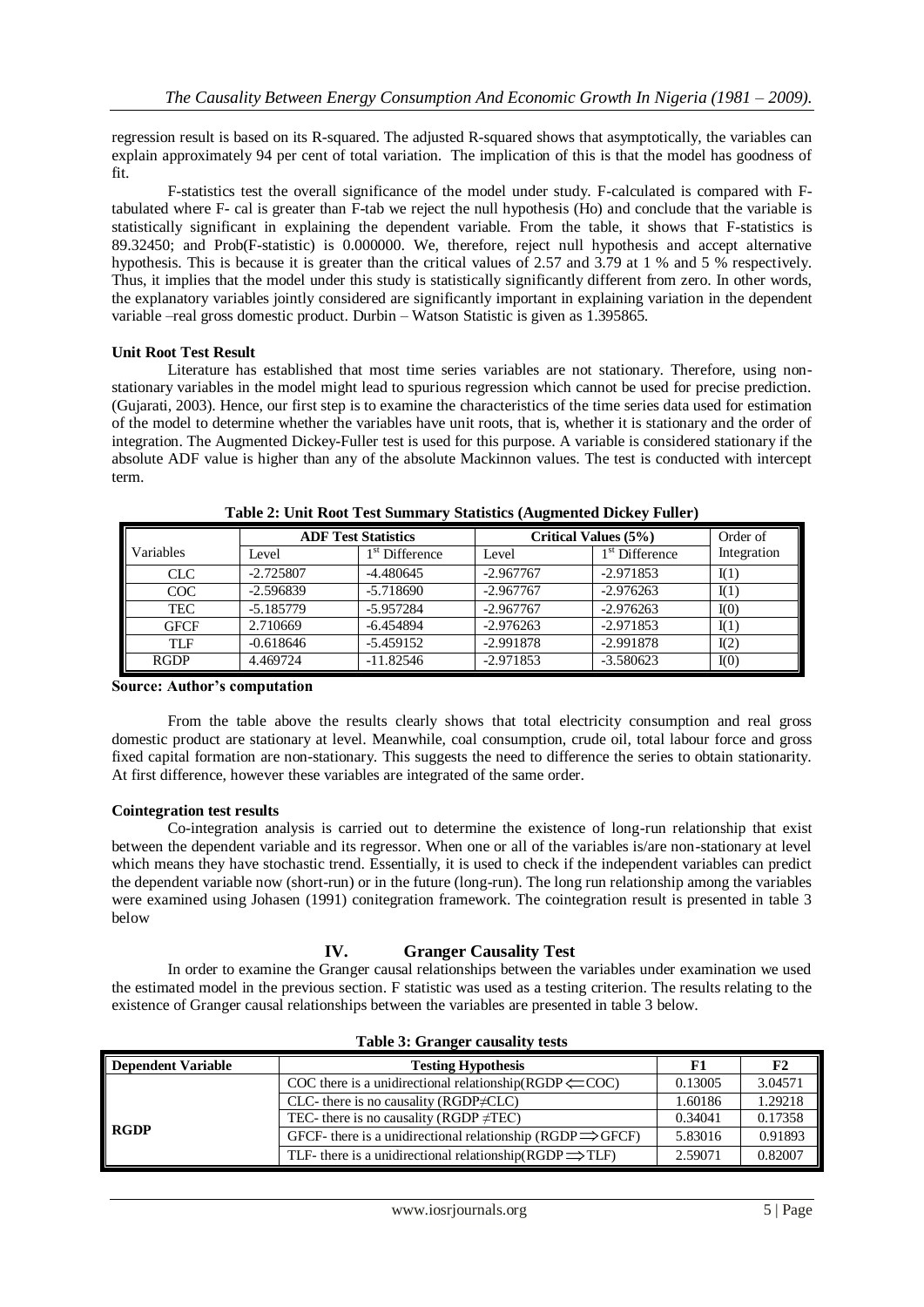#### **Source: Author's computation**

From table 3 above we can infer that: there is a unidirectional causal relationship between the real gross domestic product and Crude oil consumption with direction from crude oil consumption. Also, there is unidirectional causal relationship between real gross domestic product and gross fixed capital formation and total labour force with direction from real gross domestic product to the two variables. Meanwhile, there is no causal relationship between the real gross domestic product and coal consumption and total electricity consumption.

#### **V. Conclusion And Policy Implications**

The objective of this study was to examine the direction of causality between economic growth and energy consumption by using an augmented form of Ganger causality test. Our main findings were as follows: First, we found that by testing for stationary of the data used through the unit root process, we realized that all the variables were integrated of the same order. Second, we investigated the direction of causality between the variables using the Granger causality-testing approach, and found out that there is a unidirectional causal relationship between real GDP and crude oil consumption with direction from crude oil consumption. Also, we found that there is a unidirectional causal relationship between gross domestic product and gross fixed capital formation and total labour force with direction from real gross domestic product to the two variables. Meanwhile, there is no causality relationship between coal consumption, total electricity consumption and real GDP.

Based on our findings, the policy implication of this paper is that Nigeria need to invest more in energy sector, particularly in crude oil and natural gas, this is because our results shows that crude oil consumption Granger cause economic growth in the short run. On the demand side, the consumer should be well informed of the importance of the efficient use of electricity consumption, particularly given our finding that total electricity consumption does not contribute to economic growth in the short run

#### **References**

- [1] Aqeel, A. and Butt, M. S. (2001). The Relationship between Energy Consumption and Economic Growth in Pakistan. Asia-Pacific Development Journal 8(2): 101-109.
- [2] Asafu-Adjaye, J (2000) "The relationship between energy consumption, energy Prices and economic growth: time series evidence from Asian developing countries". Energy Economics **22,** 615-625
- [3] Ayodele, A. S (2004). Improving and sustaining power (electricity) supply for socio economic development in Nigeria.
- [4] Birol, F (2007). World energy prospects and challenges. Melbourne: Blackwell publishing.
- [5] Central Bank of Nigeria (2000). The Changing Structure of the Nigerian Economy and Implications for development. Lagos: Realms Communications Ltd.
- [6] Chontanawat S, Hunt L.C, Pierse R. (2006). Casualty between energy consumption and GDP. From 30 OECD and 78 Non OECD comprises the survey Energy Economics Discussion paper series. ISSN 1749 – 8384.
- [7] Community for research and development centre (2006). Renewable energy: The key to sustainable energy development in Nigeria.
- [8] Cortright, J. (2001). New growth theory, technology and learning: A practitioner"s guide. Portland: Impresa Inc.
- [9] Energy information Administration (2007). Country analysis briefs: Nigeria. Retrieved on 12th November 2007 from [www.eia.doe.gov](http://www.eia.doe.gov/)
- [10] Energy information Administration (2004). International energy Outlook, Highlights. Retrieved on 12th November 2007 from [www.eia.doe.gov](http://www.eia.doe.gov/)
- [11] Energy Sector Management Assistance Program (2005). Nigeria: Expanding Access to Rural Infrastructure Issues and Options for Rural Electrification, Water Supply and Telecommunications. Washington, D.C,
- [12] ESMAP publications.<br>[13] Electric Power sector
- Electric Power sector reform Implementation Committee (EPIC) (2004). National electric power policy. Retrieved on 21st July 2007.
- [14] Gujarati, D (1995). Basic Econometrics. 3rd Edition. New York: McGraw-Hill, Inc.
- [15] Guttormsen, A.G (2004). Causality between Energy consumption and Economic growth. Discussion paper #D-24/2004. Retrieved on 09th September 2004 fro[m www.nhl.no/ior/](http://www.nhl.no/ior/)
- [16] Ikuponisi, F.S (2004, November 21). Status of Renewable Energy in Nigeria. Paper presented at the 2004 conference on Making Renewable Energy a Reality, Abuja. Retrieved July 24, 2007.
- [17] Jhingan, M.L (2004). Monetary Economics(6th ed.). Delhi: Vrinda publications Ltd.
- [18] Jochem, E (2004). World Energy assessment: Energy and the challenges of sustainability. Energy end use efficiency, pgs 174- 217.
- [19] Johansson et al (1993). Renewable Energy: Sources for fuel and electricity.
- [20] Washington DC, Island press.<br>[21] Kinika Amaewhule (2000). W
- Kinika Amaewhule (2000). What are the constraints facing the development and implementation of an energy efficiency policy in Nigeria and how can these be overcome?, (undated). Retrieved on 4th December 2007.
- [22] Krizanic, F (2007). The European market of Electricity and Natural Gas. EIBforum, Ljubljana.
- [23] Methane to Markets Partnership Coal Subcommittee (2006). Nigeria Summary of coal in Nigeria. CMM global Overview.
- [24] Morimoto, R and Hope, C (2001). The impact of electricity supply on economic growth in Sri Lanka. Judge Institute of Management Research Paper. National Bureau of Statistics (2006).
- [25] National Petroleum Council (2003). Balancing Natural Gas Policy: Fuelling the demands of a growing Economy. Washington, D.C: National Petroleum Council.
- [26] Nigeria country analysis brief (2005). Retrieved July 24, 2007, from [www.parliament.uk/post/home.htm](http://www.parliament.uk/post/home.htm)